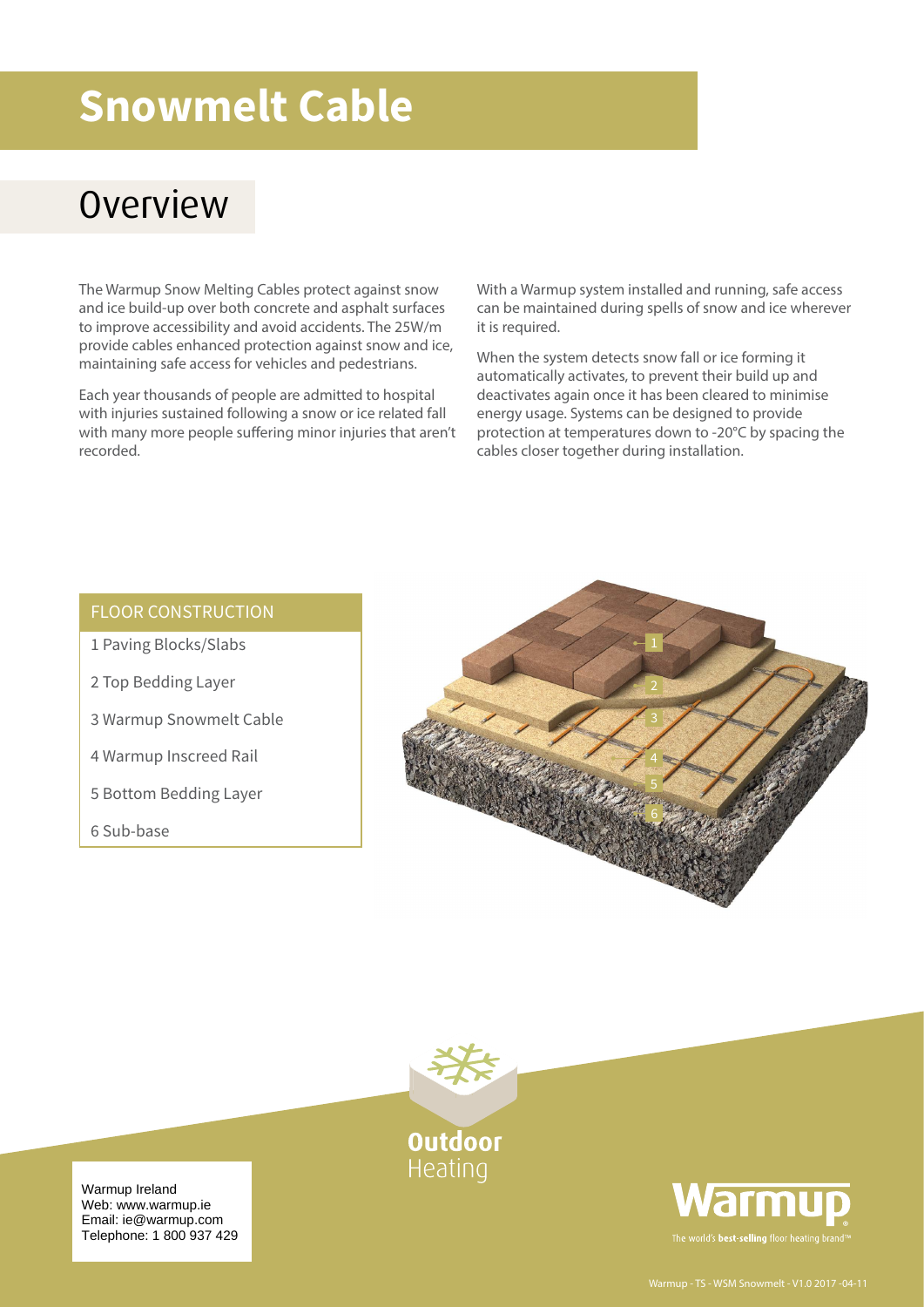# Technical Data

#### **TECHNICAL DATA - Concrete Applications**

| OPERATING VOLTAGE       | $220 - 240y$ : 50Hz                         |  |  |
|-------------------------|---------------------------------------------|--|--|
| <b>IP RATING</b>        | IPX7                                        |  |  |
| CONNECTION              | 5m LONG "COLDTAIL" CONNECTION               |  |  |
| <b>CABLE THICKNESS</b>  | 6 <sub>mm</sub>                             |  |  |
| <b>OUTPUT RATING</b>    | 25w/m                                       |  |  |
| <b>INNER INSULATION</b> | Advanced Fluoropolymer (ETFE)               |  |  |
| <b>OUTER INSULATION</b> | Polyolefin UV resistant                     |  |  |
| <b>METAL SHEATHING</b>  | Aluminium mylar tape with copper drain wire |  |  |
| MIN. INSTALLATION TEMP  | $5^{\circ}$ C                               |  |  |
| MAX, OPERATING TEMP     | $70^{\circ}$ C                              |  |  |
| MIN. BENDING RADIUS     | 6x cable diameter                           |  |  |



#### **TECHNICAL DATA - Asphalt Applications**

| OPERATING VOLTAGE          | 220 - 240y: 50Hz                            |  |
|----------------------------|---------------------------------------------|--|
| <b>IP RATING</b>           | IPX7                                        |  |
| CONNECTION                 | 5m LONG "COLDTAIL" CONNECTION               |  |
| <b>CABLE THICKNESS</b>     | 7 <sub>mm</sub>                             |  |
| <b>OUTPUT RATING</b>       | 25w/m                                       |  |
| <b>INNER INSULATION</b>    | Advanced Fluoropolymer (ETFE)               |  |
| <b>OUTER INSULATION</b>    | Polyolefin High Temperature                 |  |
| METAL SHEATHING            | Aluminium mylar tape with copper drain wire |  |
| MIN. INSTALLATION TEMP     | $5^{\circ}$ C                               |  |
| <b>MAX. OPERATING TEMP</b> | $70^{\circ}$ C                              |  |
| <b>INSTALLATION TEMP</b>   | 240°C for a limited duration                |  |
| MIN. BENDING RADIUS        | 6x cable diameter                           |  |

### Features

Provides a fixed heat output of 25W/m and can be laid at spacings as close as 80mm to provide a system  $\mathcal{L}^{\mathcal{A}}$ with a capacity of 300W/m<sup>2</sup> that would typically provide protection down to -20°C

Available for both concrete and asphalt applications

- FIMKO Approved and CE marked meeting the highest safety standards for ultimate peace of mind  $\epsilon \in \Theta$ **The Co**
- 10 Warranty & SafetyNet Installation Guarantee l I